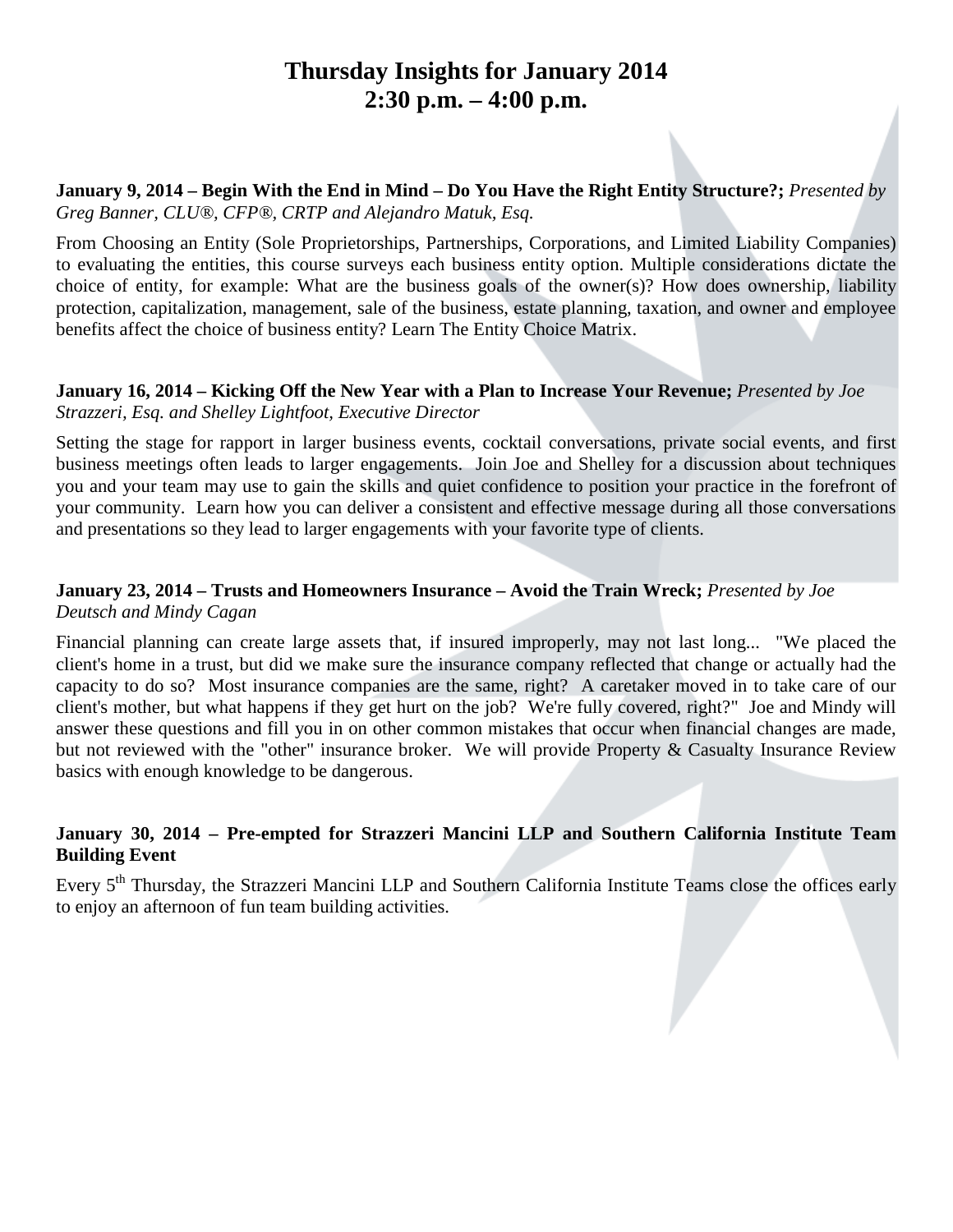## **Thursday Insights for February 2014 2:30 p.m. – 4:00 p.m.**

#### **February 6, 2014 – Heritage Planning – The Third Element to Multi-Generational Planning;** *Presented by John L. Jenkins, AEP®, EA, CFP®, Heritage Planner*

John will share the elements of Heritage Planning - those things that are needed to sustain family wealth and unity across generations. The first two elements of planning, Estate and Financial Planning, allow your clients to pass what they "own" to future generations. Heritage Planning allows them to pass "who they are" to future generations. Heritage Planning does not compete with Estate and Financial Planning - rather, it is the next element needed to prepare the family and get them working together to stay together for multiple generations.

#### **February 13, 2014 – Savvy Social Security Planning: What CPAs, Attorneys, and Other Professionals Need to Know About Social Security Claiming Strategies;** *Presented by Ryan Hyslop, AMSS*

Discussion topics include: File and Suspend, Claim now and Claim more later, filing a restricted application. Spousal and survivor benefit issues and maximizing strategies. We will further discus: The earnings test, actuarial reduction, FRA, PIA, DRC, POMS and the rest of the SS alphabet soup.

**February 20, 2014 – Life Insurance Sales and Assets Under Management - They Can Co-exist;** *Presented by Scott Pilchard and Jim Reopelle* 

Asset management based practices and life insurance sales need not be two distinct avenues. By blending risk management and wealth accumulation into your business, you will greatly benefit your clients and yourself. Scott and Jim will cover this comprehensive planning mindset and discuss examples of how this collaborative process works.

#### **February 27, 2014 – Pre-empted for The Gathering**

We hope you can join us for our ninth annual Gathering for two days of shared insights, education, and collegiality. For more information or to register online, please visit www.laureatecenter.com.

# **The Gathering 2014 Keep Your Practice Relevant** February 27 - February 28, 2014 aureate Center San Diego, California Let's gather together to share insights, education & collegiality

The Gathering is the premiere wealth, business, and estate planning event in our industry. This valuable program provides a practical understanding of current events in estate, business, tax, insurance and wealth strategies planning to keep you and your Independent Collaborative Advisor on the cutting edge. The program includes the best of the information gathered at the Heckerling Institute of Estate Planning and insights provided by Laureates and colleagues.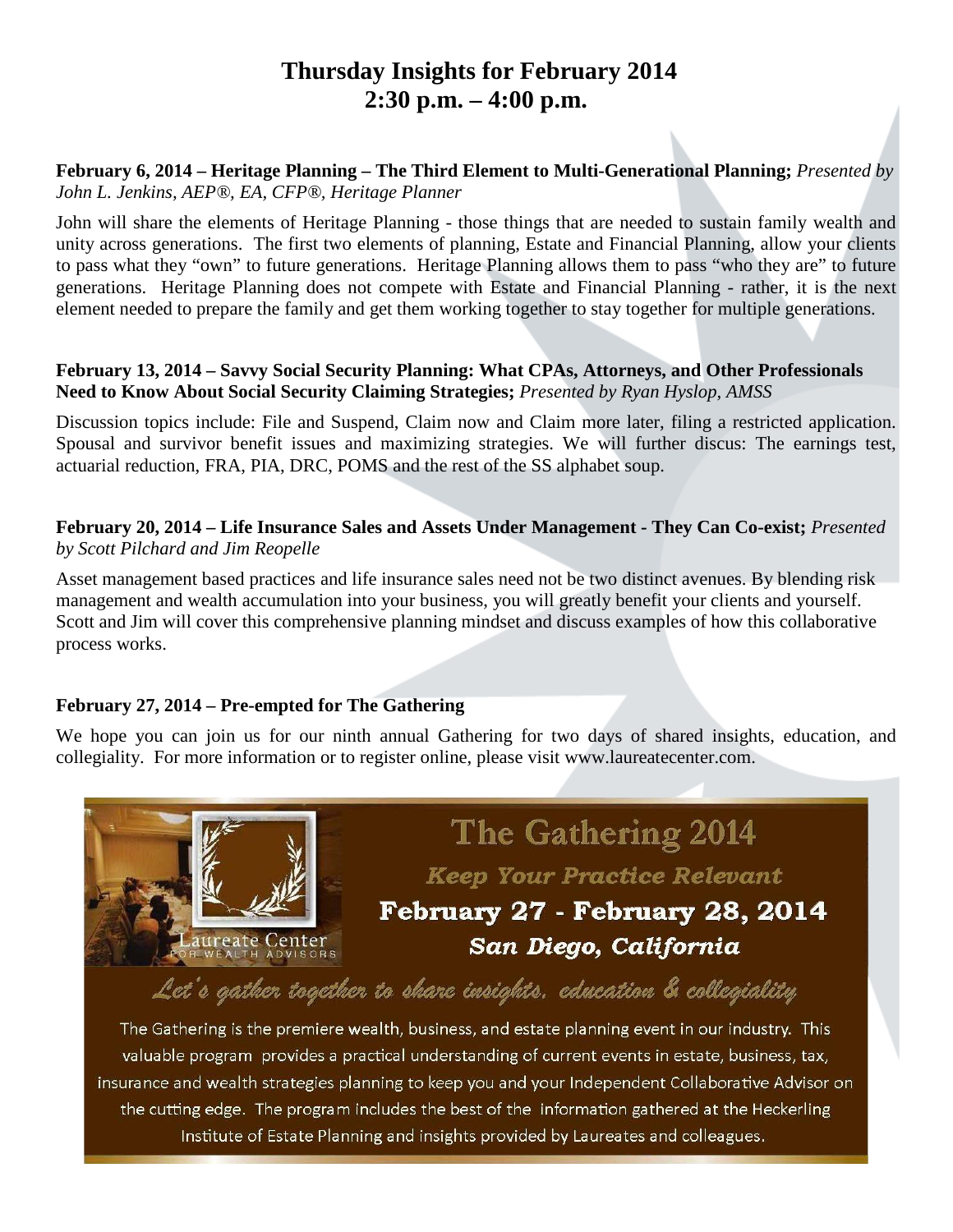# **Thursday Insights for March 2014 2:30 p.m. – 4:00 p.m.**

#### **March 6, 2014 – 7 Steps to a Successful Business Exit;** *Presented by Greg Banner, CLU®, CFP®, CRTP*

Every business owner needs to plan with the end in mind as to how they are going to transition out of their business. Exit planning is a customized process of setting goals and deciding how to best achieve them. Proper exit planning will help maximize a business owner's return and minimize the tax liability when the business is transferred or sold.

#### **March 13, 2014 – SCI Spring Mixer – A St. Patrick's Day Celebration**

While we often come together for education and collegiality, let's take this opportunity to just enjoy each other's company and celebrate St. Patrick's Day – a little early. The Southern California Institute invites you to learn interesting facts about Saint Patrick's Day, sample spirited Irish drinks, and taste traditional Irish eats!

#### **March 20, 2014 – Pre-empted for Strazzeri Mancini FamilyCare™ Educational Event**

As a part of our maintenance program, FamilyCare<sup>™</sup> clients join us twice a year for interesting education and clarity to keep current on:

- Real Estate;
- Asset Protection:
- Probate/Estate Law;
- Economy & Investments; and
- Tax Law (Estate, Gift, Income, Business, and Capital Gains).

#### **March 27, 2014 – PolicyLogix for Business Owners;** *Presented by Lori Messina, Esq. and Mike Rodman, CFP®*

There is a \$3 trillion pool of life insurance being neglected by the financial services industry. With more regulatory requirements, expectations of increased transparency, and expanding fiduciary litigation, these assets can no longer be ignored! This environment creates a breeding ground for missed wealth-creation opportunities, redundancy or omissions in risk management, nonexistent or obsolete succession planning, and lack of active management of existing insurance policies – thus creating big risk for the business owner and his or her family. Learn how to develop a Best Practices insurance risk management process that will also help you attract more clients.





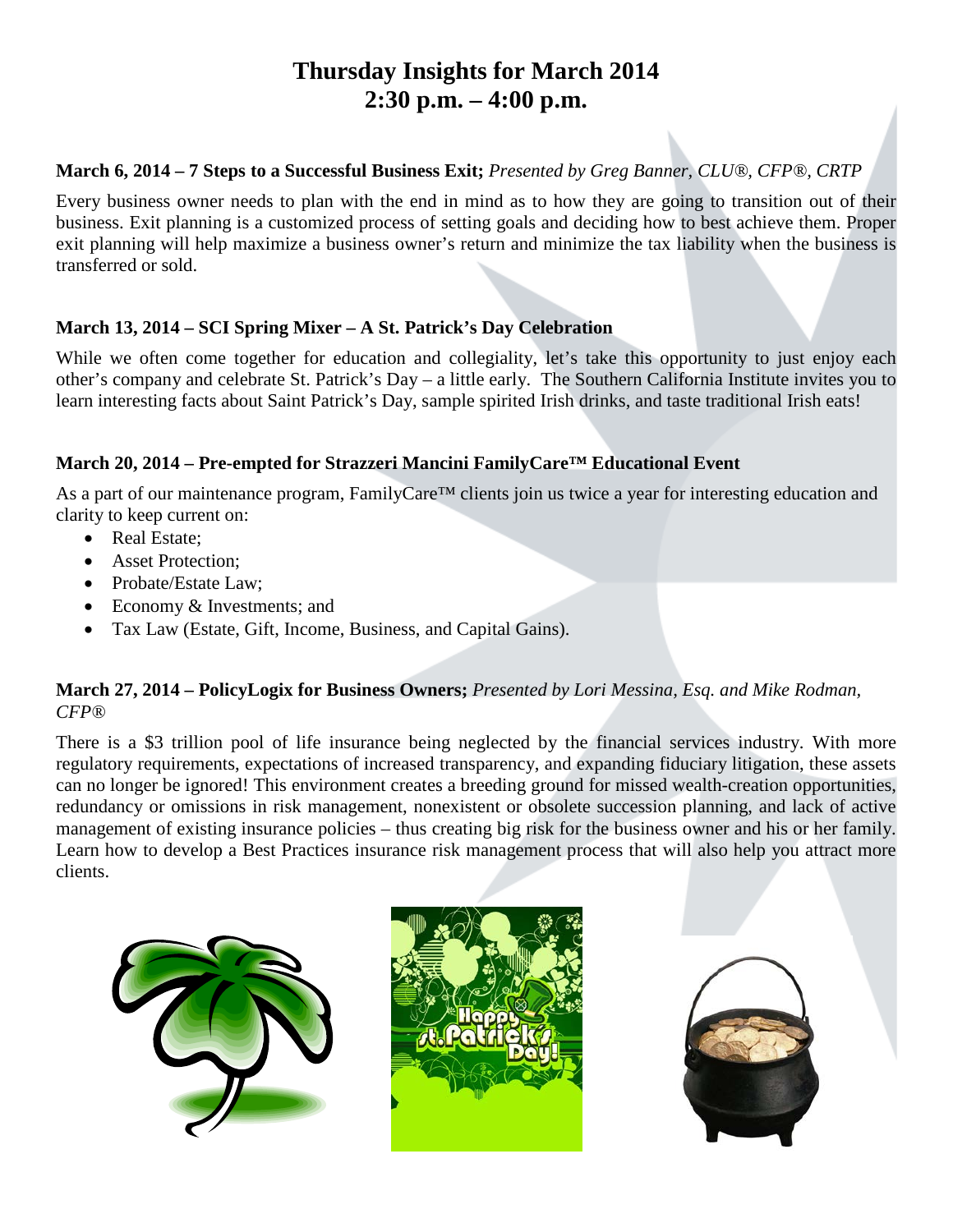### **Thursday Insights for April 2014 2:30 p.m. – 4:00 p.m.**

#### **April 3, 2014 – Large IRA;** *Presented by John Jenkins, AEP, EA, CFP®*

Do you know what kills more large IRA accounts than anything else? - Admiration. Admiration kills large IRA accounts because the owner, and even the financial advisor who helped them grow the account, fail to plan for the ultimate income and potential estate taxes due on the balance. Instead, they get caught up in growing the account to the largest possible balance, admiring each statement and deriving great satisfaction from their savings and investment success. Come and learn how to leverage an IRA into a legacy asset that supports not only the owner and their spouse, but also several generations of beneficiaries.

#### **April 10, 2014 – Do We Really Have to Talk About It?;** *Presented by R.J. Kelly, ChFC, CLU, IAR, MSFS*

It's hard enough for life and/or business partners to talk about the subjects of dying - difficult family situations health and money concerns that impact estate & business exit planning ... only to learn that what you say may not be what your partner hears. It is no wonder we have a hard time reaching consensus, feeling heard, and taking action ...

In this practical and thoughtful presentation, nationally recognized family business planning and legacy advisor, R. J. Kelly, will help you identify some critical estate and business succession planning moves you need to make, but also how to value the differences and communicate better with your partner - at home and at the office – to reach better outcomes and have greater implementation.

### **April 17, 2014 – Integrated Wealth Strategies – "Harper" Case Study**; Presented by Stephanie Downer,

Esq. and Stephen Mancini, Esq.

From this case study approach, brainstorm, consider, review and understand different integrated wealth, asset protection, income tax, and investment strategies. From an actual case, review detailed numbers, facts, goals, and concerns of "Peter & Joan Harper". In their late 50's, Peter and Joan have been married for 24 years and have 4 grown children from previous marriages, three mutual children ages 13 to 22, 5 natural grandchildren and 3 step-grandchildren. They have well over \$35,000,000 in assets that include \$155,000 in cash; over \$27,000,000 in marketable securities; \$14,000,000 in other investments; \$106,000 in qualified retirement accounts; \$2,000,000 in personal residence; \$178,000 in personal property; and \$8,000,000 in liabilities. Peter and Joan currently have non-integrated "planning" and are interested in maintaining their current lifestyle and financial security through retirement; eliminating federal tax; debt & risk management control; allowing flexibility for Peter's entrepreneurial spirit while protecting current assets; creditor protection during their own lives and for their children after their death; saving on current income taxes; providing for their children in a way that instills the value of education and a good work ethic; lending a helping hand to their family; and creating a family charitable legacy.

#### **April 24, 2014 – Wealthy Clients and Their Children Get in Trouble Too;** *Presented by Richard Katzman, Esq.*

What do we do when we get the call from our client asking for help due to a criminal or drug matter? Many practitioners are the go to quarterback for their clients and need to have both an overall understanding of these areas and a way to access resources quickly. Richard will expose the legal system and underlying process in helping clients when confronted with these life changing events and the bridge to how counseling may help not only the legal outcome but also the health of the individual and family. That will cross-over into Alisha's concentration in the mental and physical health of those families confronted with addiction.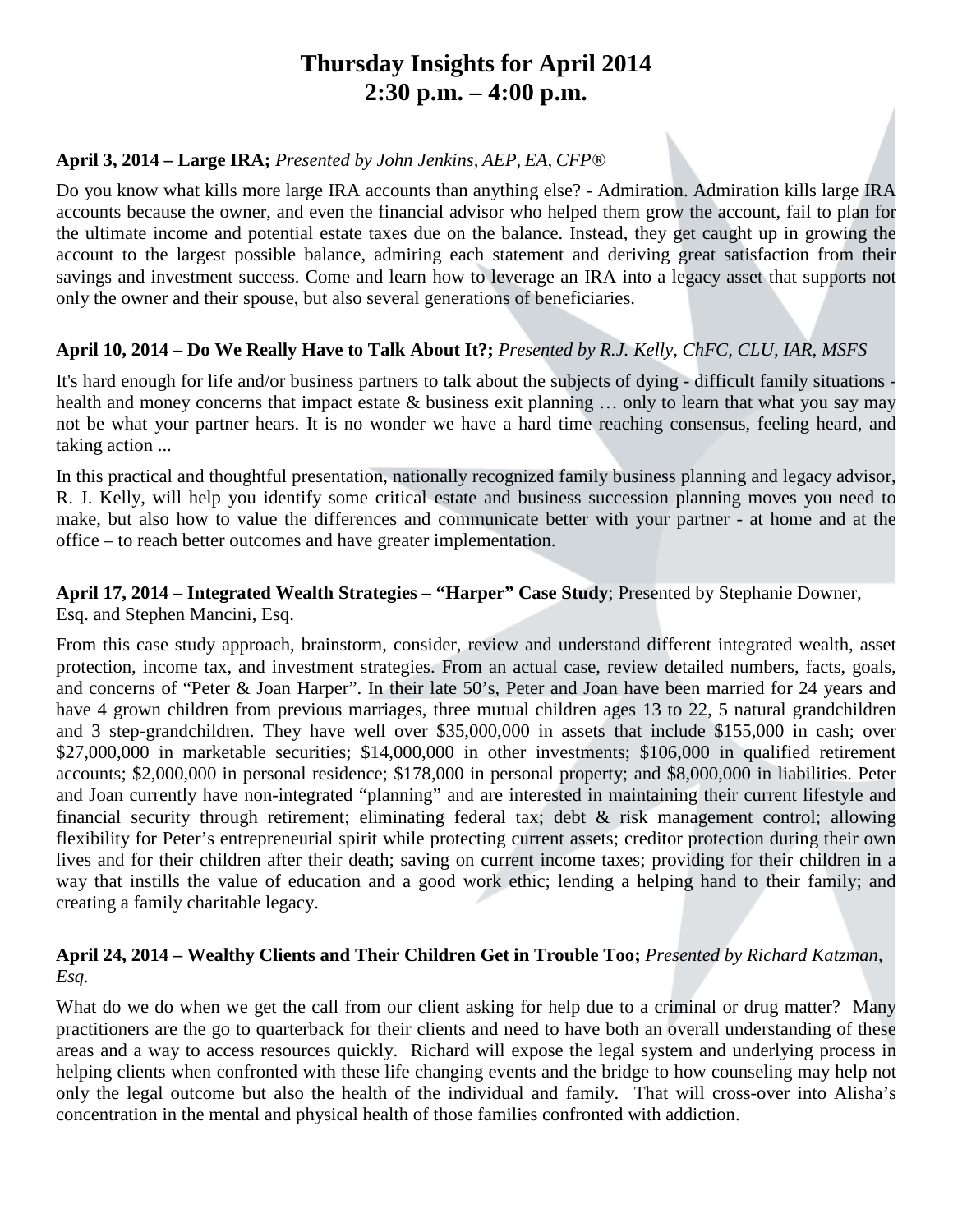## **Thursday Insights for May 2014 2:30 p.m. – 4:00 p.m.**

### **May 1, 2014 - Business Buy/Sell and Contingency Planning;** *Presented by Greg Banner, CLU®, CFP®,*

*CRTP and Alejandro Matuk, Esq.*

Greg and Alex will discuss common issues business owners need to address regarding buy-sell agreements including: Advantages, disadvantages, the different types, funding alternatives, valuation issues and common problems business owners encounter. They will also discuss how to develop a contingency plan in case the circumstances of the business change and the buy-sell agreement does not address these changes.

Some topics to be discussed:

- What is a buy-sell Agreement?
- Learn to control your business and its ultimate transition
- Understand the need and advantages
- Triggering events and understanding the need for a buy-sell agreement
- Develop a Contingency Plan
- Implementation

#### **May 8, 2014 – Pre-Empted for Laureate in Wealth Strategies: Session 1**

The Laureate Programs are courses focused on attracting, retaining and working with affluent clientele in a collaborative professional environment. Please visit [www.laureatecenter.com](http://www.laureatecenter.com/) for more information.

#### **May 15, 2014 – Is Concentrated Risk a Four Letter Word?;** *Presented by Carl Sheeler, PhD, ASA CBA, CVA*

Whether engaged in or avoiding the five D's of death, disability, divorce, dysfunction or dispute leading to unplanned events, UHNW entrepreneurs have created significant wealth. Events shape these creators' selfimage and frame their contrarian world view in taking the path less travelled littered with others who have failed or too timid to try. So, access is premised on their craving extraordinary knowledge and relationships. This mandate requires allied advisors to acknowledge both their own and client vulnerabilities to transactional behavior bias. Are you the solution or an obstacle to finding one?

#### **May 22, 2014 – Pre-empted for The Dunham Institute**

The Dunham Institute brings together financial advisors who are passionately committed to growing their business for an educational forum packed with sales ideas, business development tools and practice management resources to help attract and retain clients. It's no wonder that many advisors who have attended the Dunham Institute have registered again and again to continue to build their skills.

#### **May 29, 2014** – **Pre-Empted for the Strazzeri Mancini and Southern California Institute Team Building Event**

Every 5<sup>th</sup> Thursday, the Strazzeri Mancini LLP and Southern California Institute Teams close the offices early to enjoy an afternoon of fun team building activities.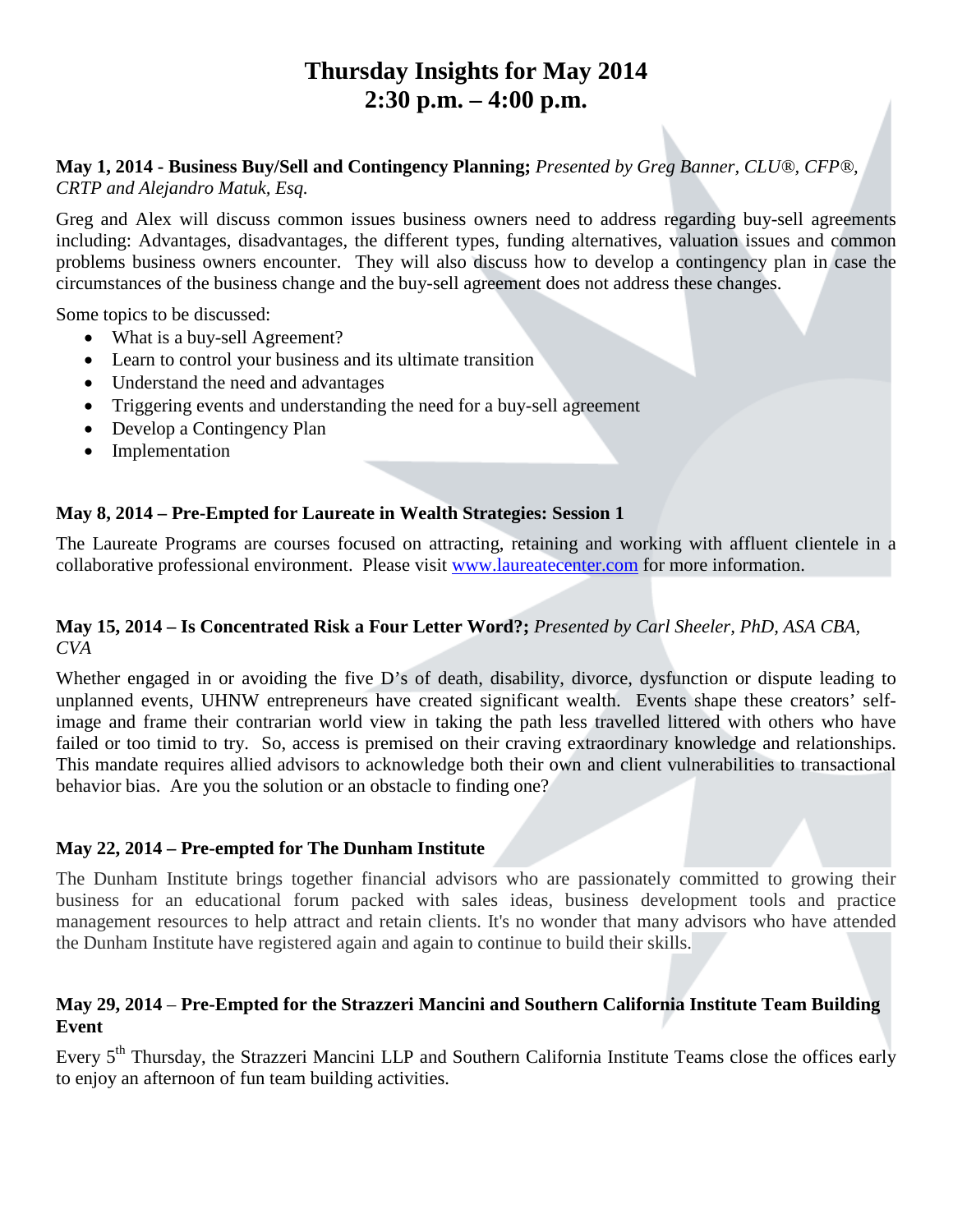## **Thursday Insights for June 2014 2:30 p.m. – 4:00 p.m.**

#### **June 5, 2014 – Pre-Empted for the California Forum**

This California Forum will be a two-day program designed to help accountants, attorneys, bankers, life professionals, financial advisors, and other wealth advisors build teams that provide optimum service with atypical strategies and solutions for their clients. For more details and to Register, visit [www.scinstitute.org.](http://www.scinstitute.org/)

#### **June 12, 2014 – How Charitable Strategies Enhance Estates;** *Presented by John L. Jenkins, AEP, EA, CFP®*

Wealthy families cannot leave 100% of their estates to their children and grandchildren because the estate and the gift transfer tax system intervene. This workshop will demonstrate how philanthropy actually enhances what the family receives while benefiting worthy charitable causes in meaningful ways

#### **June 19, 2014 – Pre-empted for The Balanced Life – A Clarity Retreat in Hawaii**

A week long Clarity Retreat in Hawaii, co-sponsored with Sharp Hospital, gives attendees the strategies to harness the power of their health, wealth & wellness, bringing greater balance and harmony to their lives

#### **June 26, 2014 – Survey of What's New in the World of Electronic Media;** *Presented by Rob Pene, Director of Digital Education and Communications*

As we all know, the digital world is an ever changing and constantly developing arena. How are you deciphering through the noise? Discover the latest trends in digital media, search engine rankings, and social networking with Rob, as he dissects some of the newer approaches to getting noticed online by sharing what works and what to stay away from. Learn how to drive traffic to your site and convert it into a trusting community of potential customers that you can start to build a lasting relationship with.



Share techniques. Eusiness processes. and Personal experiences

The California Forums are yearly events presented by the Southern California Institute, primarily for advisors in estate, financial, and business planning. In today's complex world, no one person can be an expert in all areas of estate, business, tax and wealth planning.

This California educational event concentrates on the new topics that have materialized in California's laws, and new financial planning strategies and techniques developed over the previous year. The condensed two-day program presents 10 to 12 different topics in a variety of disciplines, helping to keep our participants' focus sharp and balanced. The California Forum is an opportunity for financial professionals and advisors to share techniques, business processes, and personal experiences for a collaborative educational experience.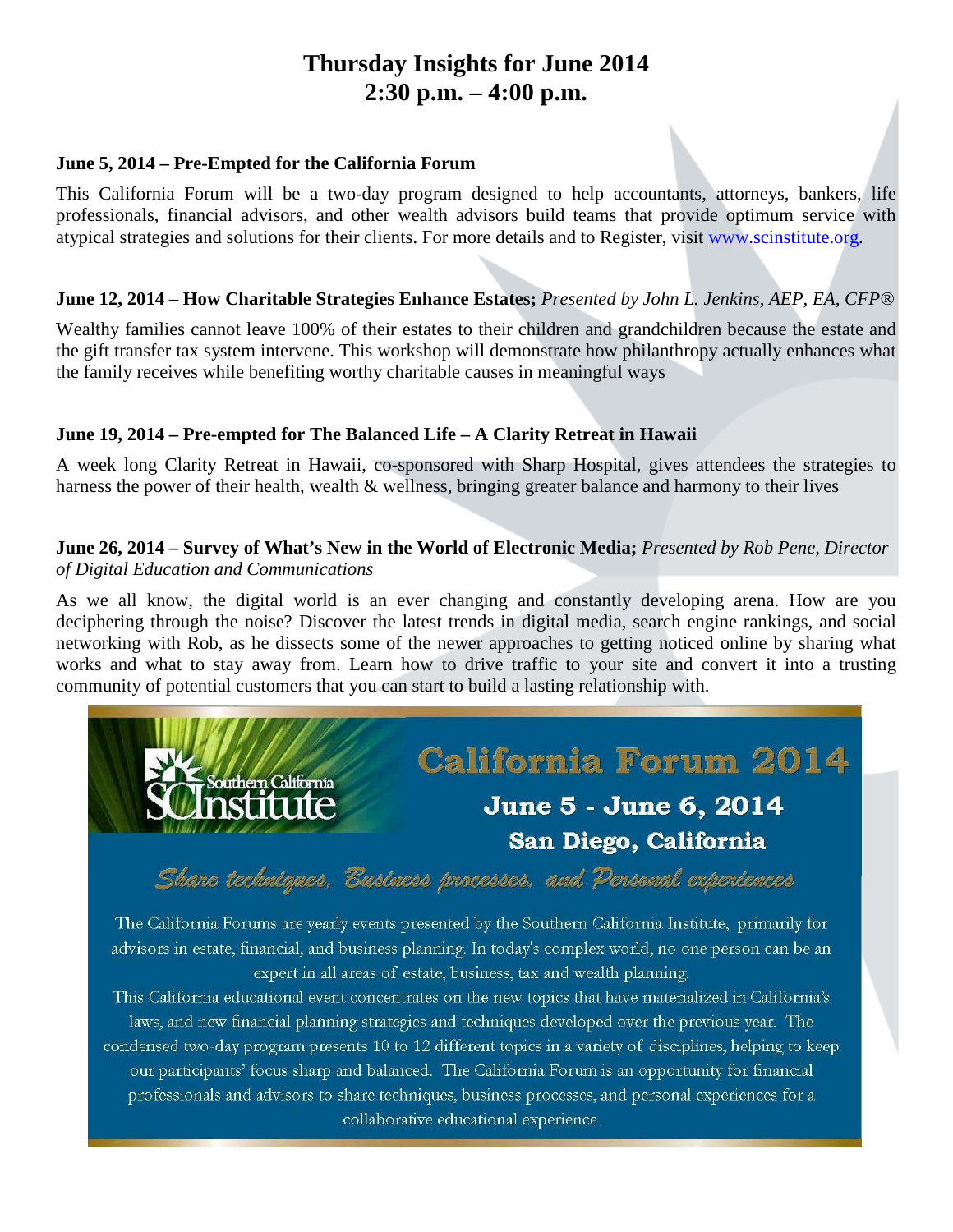### **Thursday Insights for July 2014 2:30 p.m. – 4:00 p.m.**

**July 3, 2014 – How to Protect Your Business Owner Client's Most Valuable Assets;** *Presented by Greg Banner, CLU®, CFP®, CRTP and Alejandro Matuk, Esq.*

This informative technical session will address planning techniques for taking chips off the table sooner, rather than later. The session also will cover different asset protection planning levels, ranging from domestic to offshore planning.

#### **July 10, 2014 – Using a Client's Tax Return to Discover Planning Opportunities;** *presented by Mario Montalvo, CFP® and Trey Fairman, J.D., LL.M.*

Mario and Trey will discuss how to review various sections of your client's tax return to identify planning opportunities such as: formula to help clients determine life insurance dependent needs and the importance of performing a life insurance policy review; life insurance as a tax-advantaged asset class to supplement retirement savings and improve the performance of a retirement portfolio; five areas where business owners usually fail to plan; leveraging required minimum distributions; discuss sample cases, and more.

#### (*One hour of insurance and CPA CE will be granted.)*

#### **July 17, 2014 – Pre-empted for WealthCounsel Annual Symposium in Denver**

This national program is designed for Estate, Elder Law and Financial Professionals. This year's event theme is Planning for the Generations. Register at<http://www.symposium2014.com/registration/>

#### **July 24, 2014 – Medi-Cal and VA Benefits – What's Up?;** *presented by Scott Stewart, Esq. and Stephen J. Mancini, Esq.*

The concern, as reported by advisors and their clients, is this: clients and family members often have enough assets so that they do not qualify for Medi-Cal — and yet, all or a significant amount of those assets may be consumed in as little as a year. Further, the State of California may recover assets, including their home, after they pass away. Join Scott and Steve as they review how it is possible to preserve hard-earned assets for loved ones and qualify for Medi-Cal to pay long term care and nursing home costs through collaborative planning techniques. It is even possible to do this after someone is utilizing in home care, entering an assisted living facility, or living in a nursing home.

#### **July 31, 2014 – Pre-empted for Strazzeri Mancini LLP and Southern California Institute Team Building Event**

Every 5<sup>th</sup> Thursday, the Strazzeri Mancini LLP and Southern California Institute Teams close the offices early to enjoy an afternoon of fun team building activities.

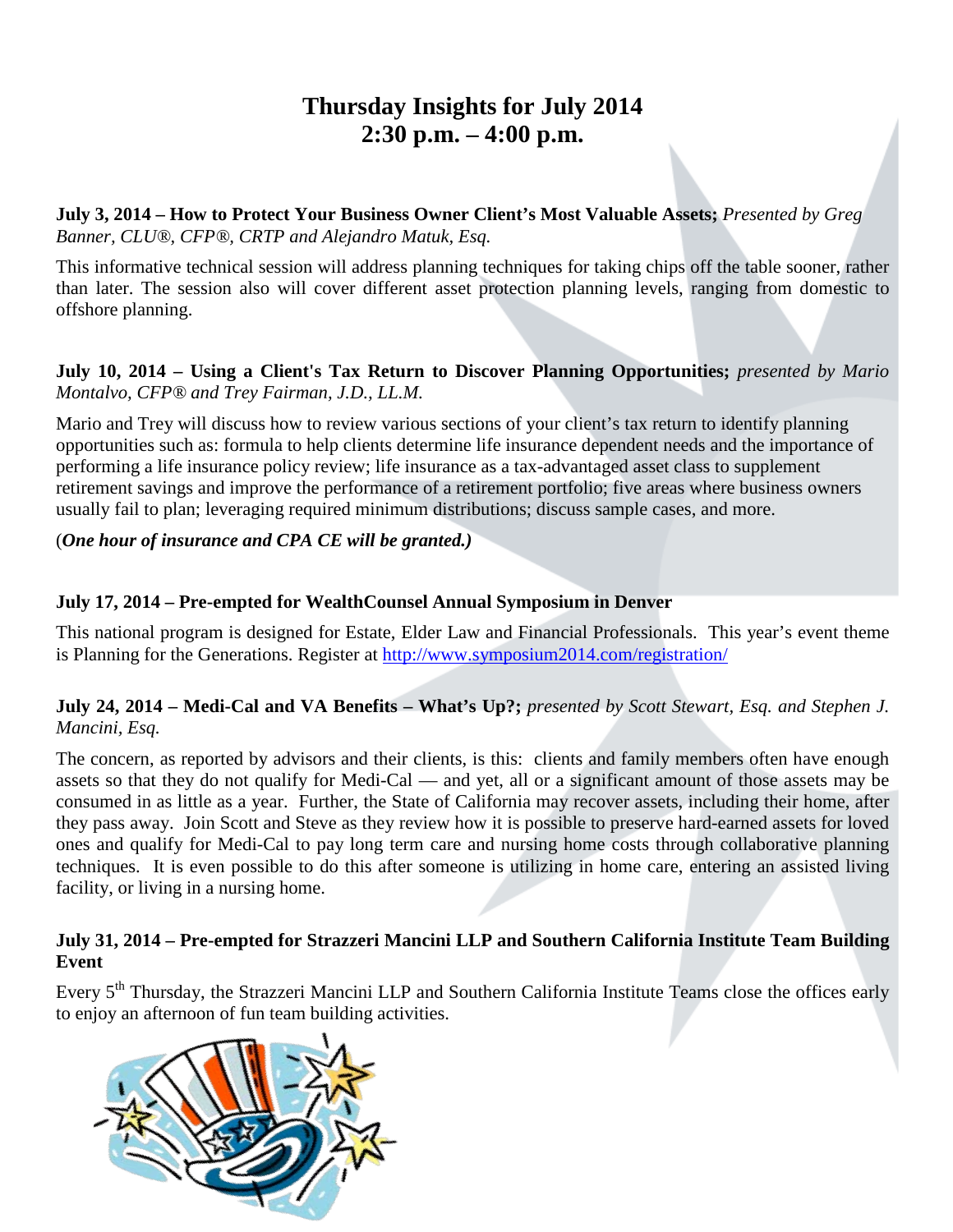### **Thursday Insights for August 2014 2:30 p.m. – 4:00 p.m.**

#### **August 7, 2014 – The Three Doors to Estate Planning;** *Presented by John L. Jenkins, AEP, EA, CFP®*

This workshop will explore the three doors to estate planning: family; charity; and the IRS. It will point out that client estates normally go through only two of the three doors - the ones they choose either consciously (through planning) or unconsciously (without planning). We will further demonstrate the planning strategies available to maximize the benefits to families and minimize, if not completely zero out, the benefit to the IRS.

#### **August 14, 2014 – Pre-Empted for Laureate in Wealth Strategies Program: Session 2**

The Laureate Programs are courses focused on attracting, retaining and working with affluent clientele in a collaborative professional environment. Please visit www.laureatecenter.com for more information.

#### **August 21, 2014 – The Gap Between Personal and Business Liability;** *Presented by Joe Deutsch and Mindy Cagan*

Personal liability insurance policies have a very clear exclusion for business related lawsuits, and unfortunately there are also very clear exclusions in a business insurance policy for personal liability. So when the corporate officers or board of directors are sued by their investors, shareholders, or regulatory bodies then where can they find coverage and what should they look for? Understand how you can help limit your business owner client's risk.

#### **August 28, 2014 – 831(b)/Micro-Captives: What exactly are these things and how can they help my client?**; *Presented by Ray Clem, CIC*

Captive Insurance Companies are becoming a widely used – and somewhat scrutinized - tool to help clients manage risk, tax, investment, and estate planning issues. Understand the current "state of the union" regarding captives including the IRS code and how it works, the Safe Harbor Trilogy, which of your clients might be good candidates, and what steps are involved for the proper set-up and maintenance thereof.

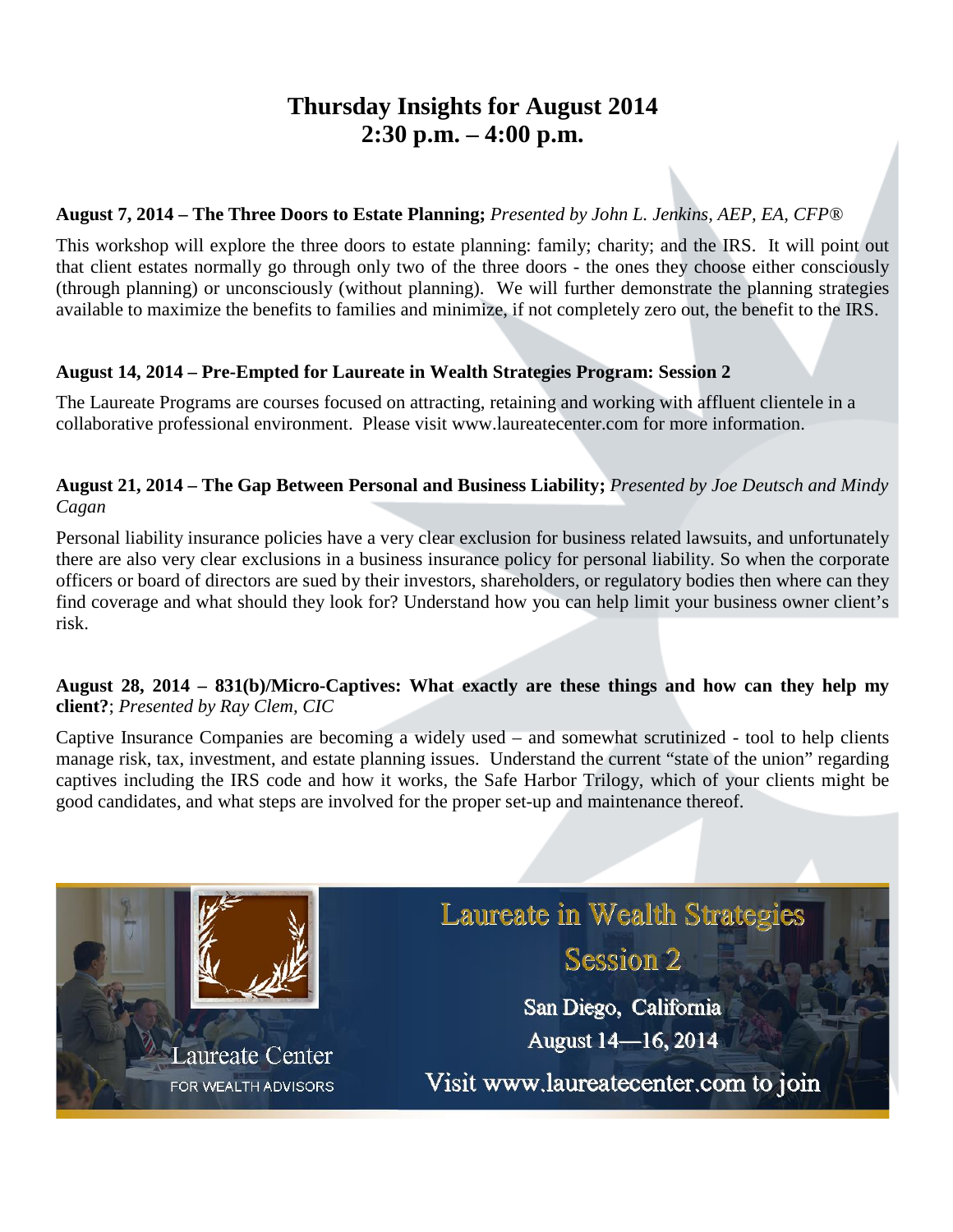### **Thursday Insights for September 2014 2:30 p.m. – 4:00 p.m.**

**September 4, 2014 –Delivering Vision – Engage Your Business Owner Clients;** *Presented by Greg Banner, CLU®, CFP®, CRTP and Peter Sieffert, Business Consultant*

Greg and Peter will provide you with the tools to partner with your business owner clients and guide them through a process that identifies their vision and goals, determines the current value of their business now versus where they want it to be, and develops a gap or surplus plan to increase income or take chips off the table. Help your business owners achieve their vision and get where they want to be upon retirement.

#### **September 11, 2014 – SCI Quarterly Mixer – 4th Annual "Margaritaville"**

While we often come together for education and collegiality, let's take this opportunity to just enjoy each other's company. Send us your margarita recipes – we'll taste them all and choose the top three to serve at the mixer along with some delicious south-of-the-border treats. Can your favorite beat last year's winner?

#### **September 18, 2014 – Small Choices Make the Biggest Difference;** *Presented by Richard Katzman, Esq.*

As with almost all types of financial planning, following a process and using our partnering skills will likely get us closer to the end goal. The same rings true when our clients or their children get in trouble. The common reaction is to panic and get the issue resolved and swept under the table as quickly as possible. Be prepared to provide sound advice when you get that call from your client asking for help due to a criminal or drug matter. Join Richard as he explains the legal process and practical choices along the way that will help build a better outcome for your clients.

#### **September 25, 2014 – The Application of Insurance and Elder Law;** *Presented by Scott Stewart, Esq., Stephen J. Mancini, Esq., and Trey Fairman, J.D., LL.M.*

Planning for incapacity involves a number of considerations including how it's going to be paid for. Scott and Steve will provide a summary of the basic issues, concerns and fears, common mistakes and misconceptions, and payment choices. Trey will expand on the option to purchase long term care insurance and share a comparison of the "old" way versus the "new" way. Learn how to help your clients be prepared for, and more thoroughly enjoy, their senior years.

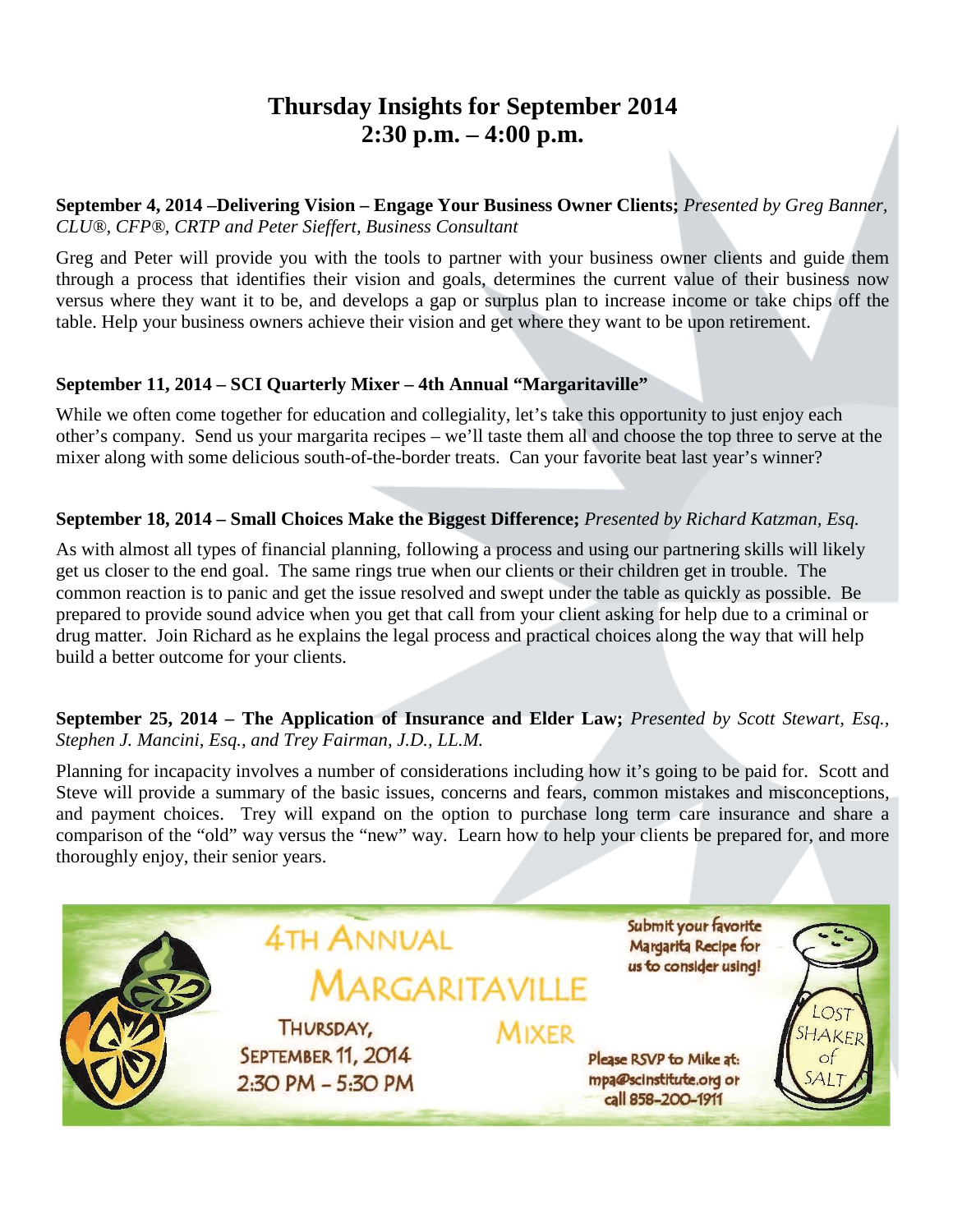### **Thursday Insights for October 2014 2:30 p.m. – 4:00 p.m.**

#### **October 2, 2014 – Income for Life;** *Presented by John L. Jenkins, AEP, EA, CFP®*

The Income for Life Model® is an investment strategy with the objective of providing inflation-adjusted income for life. The strategy allocates assets in a manner that places a heavy emphasis on guaranteed streams of income that continue over long periods of time. This is extremely important because Americans are increasingly being forced to rely upon their own retirement savings to create the retirement income they will need. With longevity increasing and interest rates low, creating durable streams of retirement income can be challenging. The Income for Life Model® provides a sound foundation for creating that income.

### **October 9, 2014 – Strategies for Conflict Resolution in Family Businesses;** *Presented by Yvette Durazo,*

### *MA, ACC, Dispute Resolution Consultant*

Family dynamics are complex enough on their own. When you add a family business to the mix, there's a good chance that existing or unacknowledged conflicts will emerge. Conflict in a family owned business can pit parents against children, result in sibling rivalry, trigger generational conflict and lack of loyalty, cloud rational business decision making, and eventually cause a decrease in the business' profitability. Yvette will share techniques you can use to help your clients constructively resolve conflict within the family and subsequently assist in the successful future of the family business.

#### **October 16, 2014 – Counseling the Real Estate Investor Client;** *presented by Freddy Garmo, Esq. and Robert Garmo, Esq.*

Why does real estate matter to the financial or estate planning advisor? Is one client's opportunity another client's trouble? Brothers Freddy and Robert will provide an overview and details of the considerations and opportunities to help the real estate investor client from financing to asset protection and other options. California may not be a friendly state for these investors, but there are strategies and techniques to protect your client's real estate value and equity. Consider adding real estate counseling and planning to your practice.

#### **October 23, 2014 – What You Don't Know May Have Already Hurt You, Online;** *Presented by Joe Deutch and Mindy Cagan*

From intellectual property theft to data breach, along with reputation damage and cyber extortion, and back to identity theft, there is a lot of risk online. So how do we manage our defenses and what do we look for in an insurance policy? Understand how you and your clients are exposed and how you can limit your risk exposure.

#### **October 30, 2014 – Pre-empted for Strazzeri Mancini LLP and Southern California Institute Team Building Event**

Every 5th Thursday, the Strazzeri Mancini LLP and Southern California Institute Teams close the offices early to enjoy an afternoon of fun team building activities.